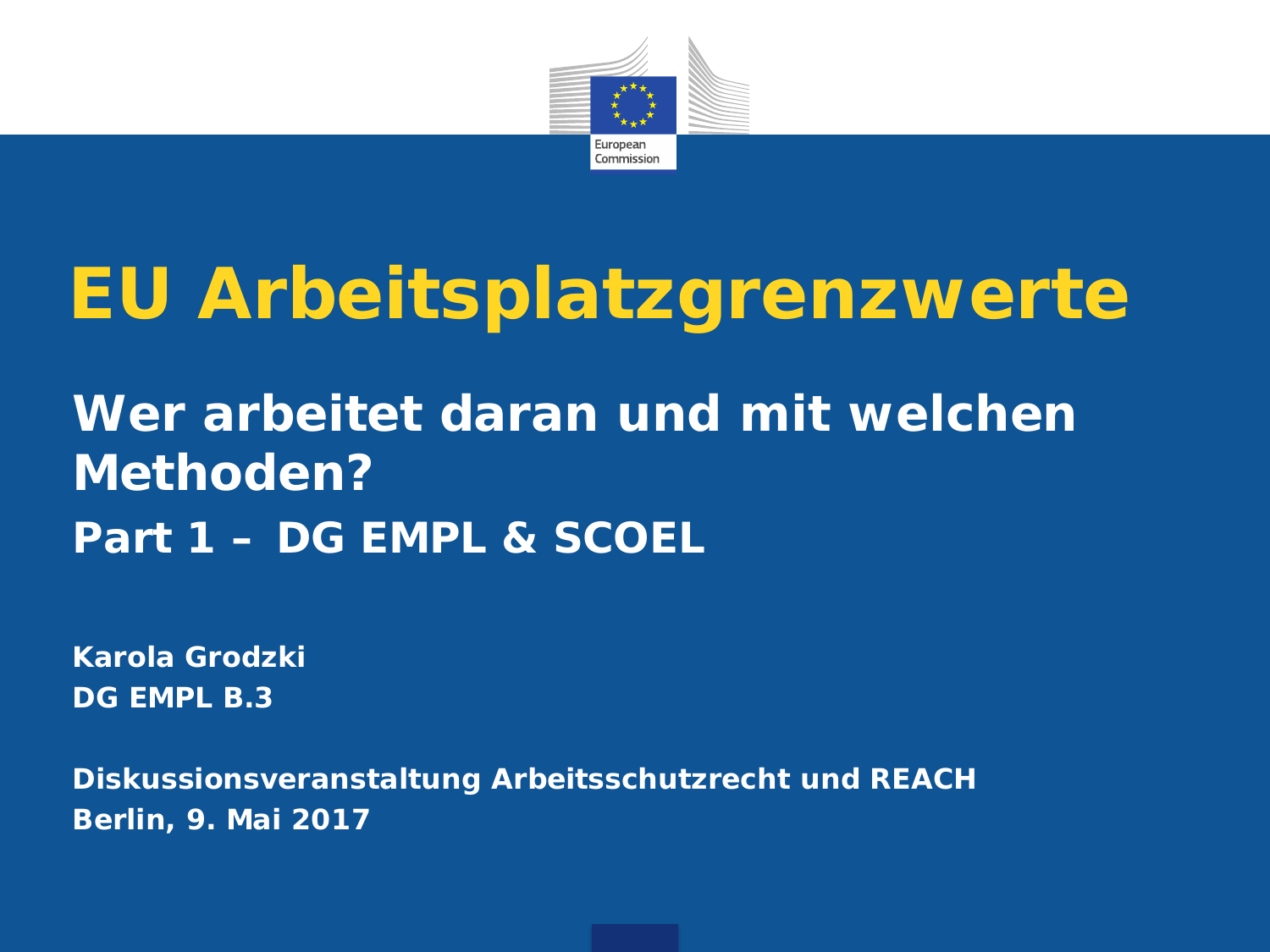

# **Legal basis and types of Occupational Exposure Limits at EU level**

## **Chemical Agents Directive 98/24/EC**

**Article 3: The Commission shall evaluate the relationship between the health effects of hazardous chemical agents and the level of occupational exposure by means of an independent scientific assessment of the latest available scientific data.**

**Carcinogens and Mutagens Directive 2004/37/EC Article 16….set out limit values on the basis of the available information, including scientific and technical data.**

**Types of OEL Indicative; Binding; Biological**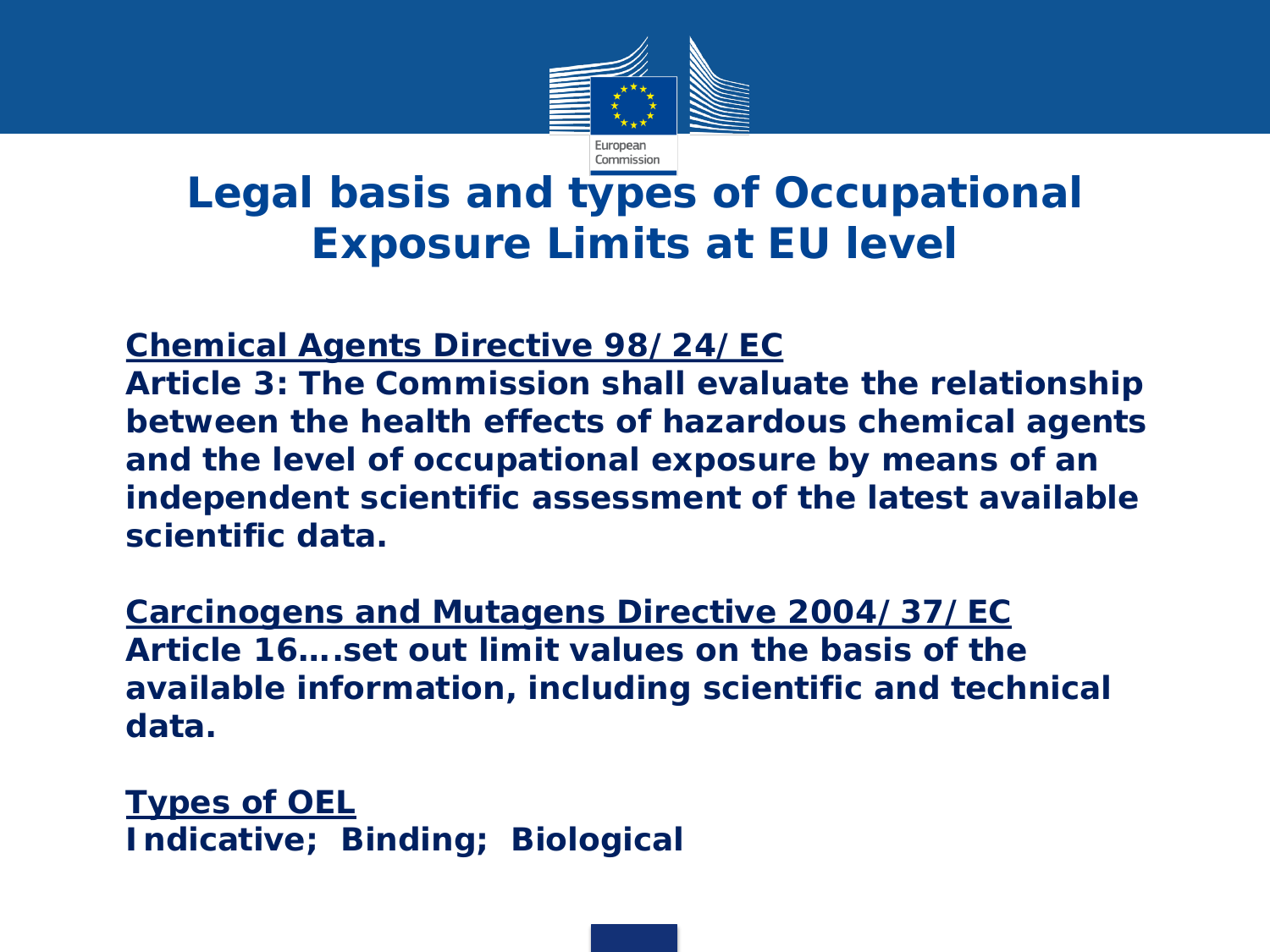

# **Setting of OELs for carcinogens at EU level follows the ordinary legislative procedure**

## **1**

#### **Selection of chemicals for SCOEL Evaluation**

DG EMPL establishes lists of priorities for scientific evaluation based on inputs from various sources and application of priority criteria.

## **SCOEL Recommendation**

**2**

DG EMPL issues mandates to SCOEL, who will deliver as a rule the exposure-riskrelationships (ERR) for non-threshold carcinogens, or a practical threshold when possible. SCOEL Recs are subject to external consultation before adoption.

## **WPC - ACSH**

**3\***

The Working Party on Chemicals (WPC) discusses the **SCOEL** Recommendation and various feasibility issues and comes up with a consensus based suggestion for the OEL value. This is integrated in a draft opinion for adoption by the Plenary of ACSH.

### **Impact Assessment (IA)**

**4** 

DG EMPL drafts IA containing policy options and associated impacts. IA is discussed within and Interservice Steering Group and submitted to the **Regulatory** Scrutiny Board (RSB). A positive reply is required.

## **5**

### **Draft legislative proposal**

DG EMPL prepares the draft legislative proposal and submits it to inter-service consultation and a final draft **legislative** proposal is prepared.

# **6**

#### **College of Commissioners**

The College of **Commissioners** adopts the proposal and sends it to Council and Parliament for negotiation and subsequent adoption.

## **Adopted Directive published in EU Official Journal**

**7** 

MSs will transpose text into national legislation by the date set in the Directive.

3 \*2 stages of social partners' consultation have to be carried out in accordance with article 154 of TFEU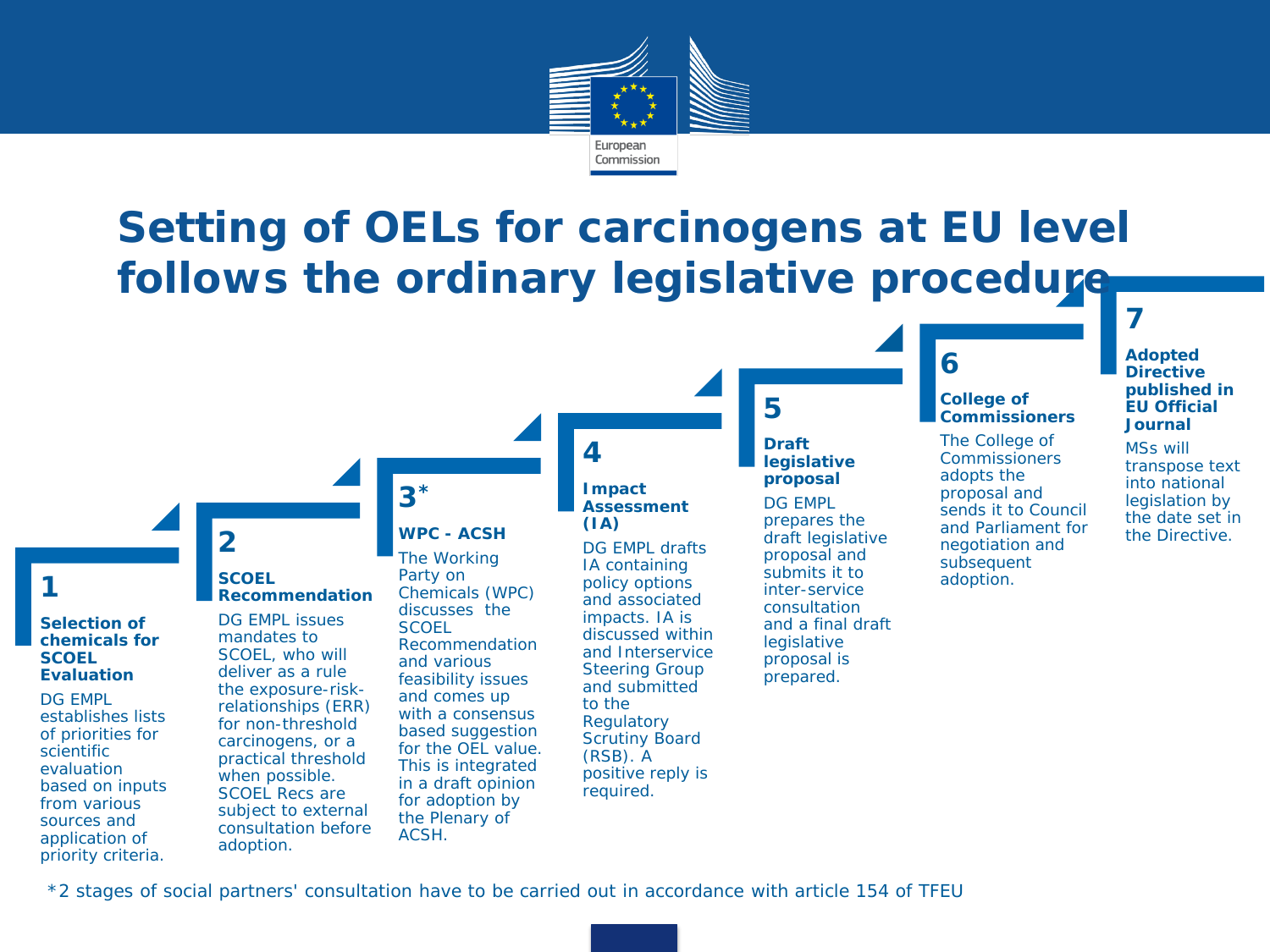

# **SCOEL involvement in setting Occupational Exposure Limit Values**